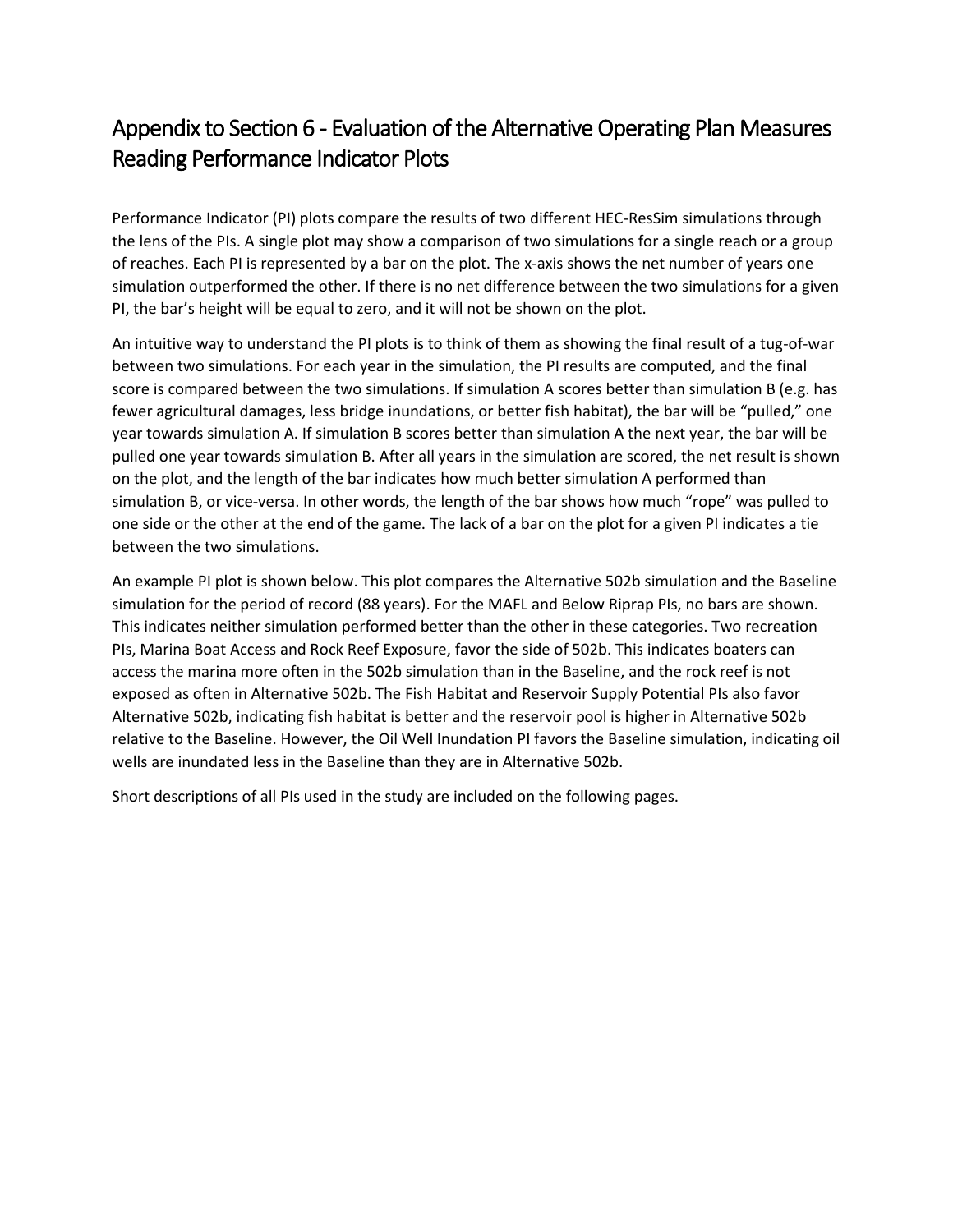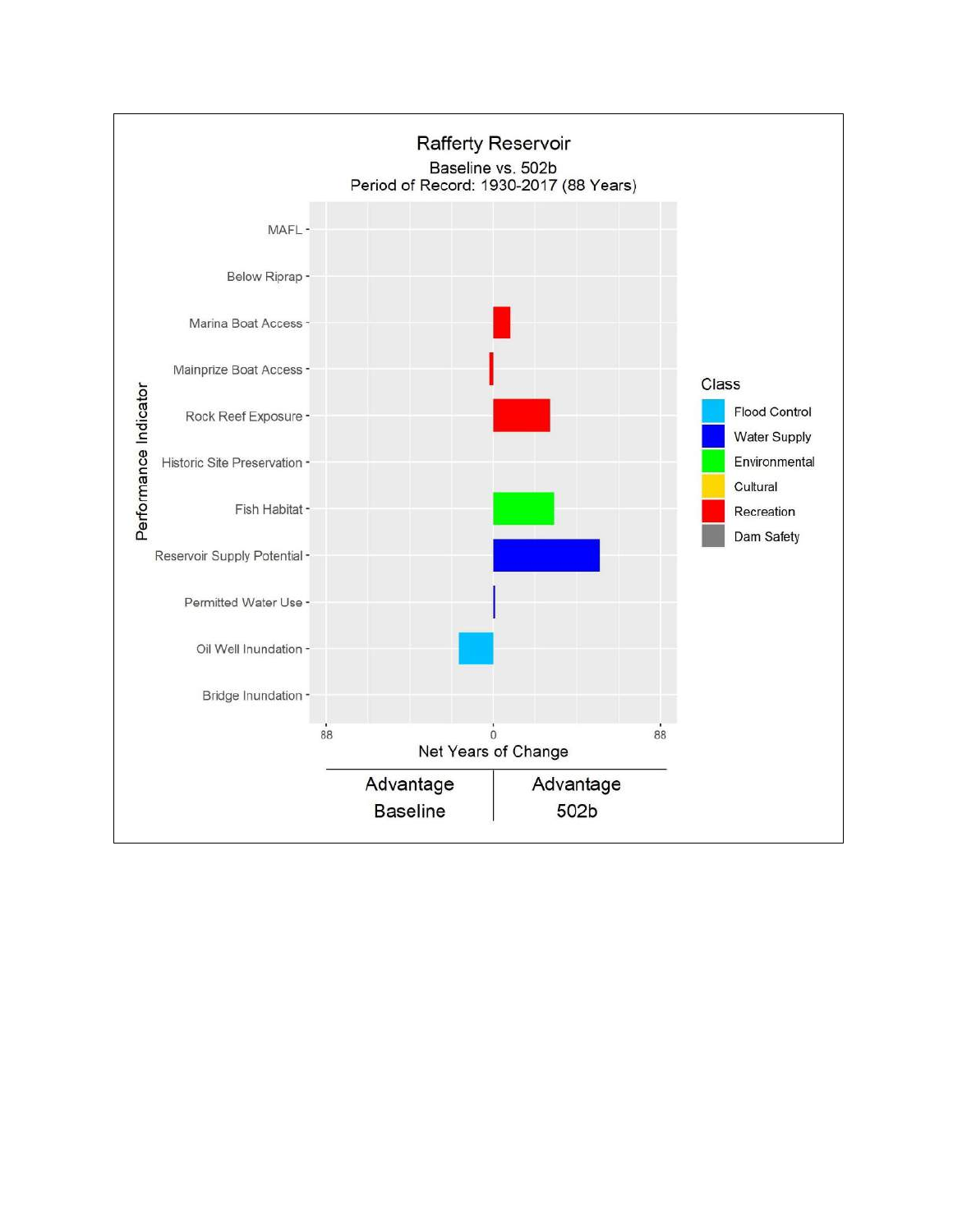#### **Performance Indicators**

#### **Reservoirs**

MAFL: A measure of how often the reservoir exceeds its Maximum Allowable Flood Level (MAFL) threshold.

Below Riprap: A measure of how often the reservoir falls below the riprap at the base of the dam. Only applicable to Rafferty Reservoir.

Mainprize Boat Access: A measure of how often the reservoir elevation is within the range suitable for use of the Mainprize boat access. Only applicable to Rafferty Reservoir.

Marina Boat Access: A measure of how often the reservoir elevation is within the range suitable for use of the marina boat access. Only applicable to Rafferty Reservoir.

Rock Reef Exposure: A measure of how often the reservoir elevation drops low enough to expose a dangerous rock reef. Only applicable to Rafferty Reservoir.

MMPP Boat Access: A measure of how often the reservoir elevation is within the range suitable for use of the Moose Mountain Park boat access. Only applicable to Grant Devine Lake.

Boat Launch Access: A measure of how often the reservoir elevation is within the range suitable for use of the boat launch. Only applicable to Boundary Reservoir.

Boating & Fishing Access: A measure of how often the boat ramps and other access sites at the reservoir are inundated. Only applicable to Lake Darling.

Historic Site Preservation: A measure of how often archaeological sites are inundated around the reservoir.

Fish Habitat: A measure of how often the reservoir elevation is within the range most suitable for fish habitat.

Fish Habitat (MMC): A measure of how often the flow in Moose Mountain Creek just below Grant Devine Dam is suitable for fish habitat. 'MMC' is specified in this PI name at Grant Devine Lake to differentiate from the Fish Habitat in the reservoir. Only applicable to Grant Devine Lake.

Fish Habitat (Reservoir): A measure of how often the reservoir elevation is within the range most suitable for fish habitat. 'Reservoir' is specified in this PI name at Grant Devine Lake to differentiate from the Fish Habitat in Moose Mountain Creek.

Fish & Wildlife Habitat: A measure of how often the reservoir elevation is most suitable for fish and wildlife habitat. Only applicable to Lake Darling.

Reservoir Supply Potential: A measure of how close the reservoir is to its Full Supply Level (FSL). Does not count days when the reservoir is above FSL.

Permitted Water Use: A measure of how often the reservoir elevation is below the level necessary to meet permitted water supply needs.

SaskPower Pumping: A measure of how often water must be pumped from Rafferty to Boundary to ensure the reservoir stays high enough to provide cooling water to Boundary Dam Power Station. Only applicable to Boundary Reservoir.

Oil Well Inundation: A measure of how often oil wells are inundated around the reservoir.

Bridge Inundation: A measure of how often releases from the reservoir inundate bridges immediately downstream of the reservoir. Only applicable to Rafferty Reservoir.

MRP Levee Safety: A measure of how often the Mouse River Park levee is overtopped. Only applicable to Lake Darling.

MRP Evacuation: A measure of how often Mouse River Park must be evacuated. Only applicable to Lake Darling.

MRP 95<sup>th</sup> St. Safety: A measure of how often 95<sup>th</sup> Street at Mouse River Park is inundated. Only applicable to Lake Darling.

MRP Flood Operations: A measure of how often flood operations must be enacted at Mouse River Park. Only applicable to Lake Darling.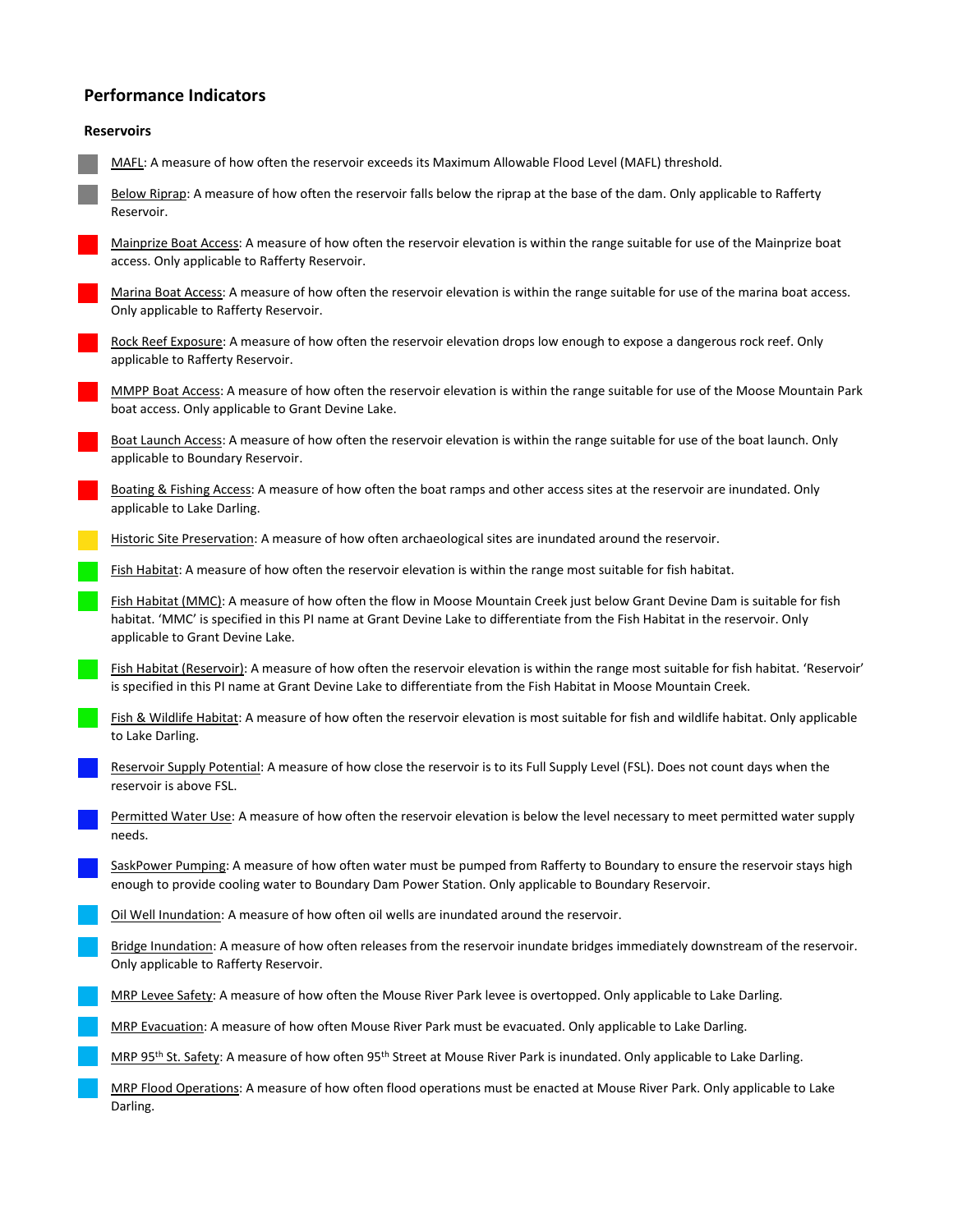#### **Performance Indicators**

#### **Riverine Reaches**

Total Dissolved Solids, Sulfate, Sodium, and Chloride: A measure of how often target levels for the listed water quality parameter are met. Channel Erosion: A measure of the amount of channel erosion expected.

Campground Availability: A measure of how often the Hidden Valley campground is inundated. Only applicable to the City of Estevan reach.

Duck Derby Conditions: A measure of how often there is adequate flow in the river for the annual Estevan Duck Derby the first 10 days of September. Only applicable to the City of Estevan reach.

Boating & Fishing Access: A measure of how often boating and fishing access sites along the river are inundated.

Boating & Fishing Safety: A measure of how often flow in the river is within the range most suitable for safe boating and fishing.

Crown Land Protection: A measure of how often Crown lands are inundated in the floodplain. Only applicable to Manitoba.

Historic Site Preservation: A measure of how often archaeological sites are inundated in the floodplain.

Fish Habitat: A measure of how often flow in the river is within the range most suitable for fish habitat. Only applicable to Saskatchewan.

Fish & Wildlife Habitat: A measure of how often flow in the river is within the range most suitable for fish and wildlife habitat. Only applicable to North Dakota.

GNB Habitat: A measure of how often ground-nesting bird habitat is inundated in the floodplain. Only applicable to Manitoba.

Fish Mortality: A measure of how often flow in the river is low enough to cause widespread fish kills.

Permitted Water Use: A measure of how often flow in the river is below the level necessary to meet permitted water supply needs.

Bankfull Exceedances: A measure of how often bankfull capacity is exceeded for at least 5 consecutive days.

Agricultural Damages: Estimated damages due to inundation of agricultural lands in the floodplain.

Coal Stockpile: A measure of the length of time the coal stockpile at Boundary Dam Power Station is expected to be depleted due to the prolonged closure of both coal haul roads. Only applicable to the City of Estevan reach.

2<sup>nd</sup> Coal Crossing: A measure of how often the 2<sup>nd</sup> coal haul road is overtopped. Only applicable to the City of Estevan reach.

1<sup>st</sup> Coal Crossing: A measure of how often the 1<sup>st</sup> coal haul road is overtopped. Only applicable to the City of Estevan reach.

Oil Well Inundation: A measure of how often oil wells are inundated in the floodplain. Only applicable to Saskatchewan.

Bridge Inundation: A measure of how often bridges are overtopped.

0.5% Event: A measure of the length of time the 0.5% annual exceedance probability flow is exceeded.

1% Event: A measure of the length of time the 1% annual exceedance probability flow is exceeded.

Current Protection: A measure of the length of time the current (2020) flood protection infrastructure is overtopped. Only applicable to the City of Minot reach.

Railroad Inundation: A measure of the length of time railroad bridges are overtopped.

Bridge Detours: A measure of the length of time motorists must spend detouring around bridges that have been overtopped. Only applicable to North Dakota.

Structural Damages: Estimated damages due to inundation of structures in the floodplain.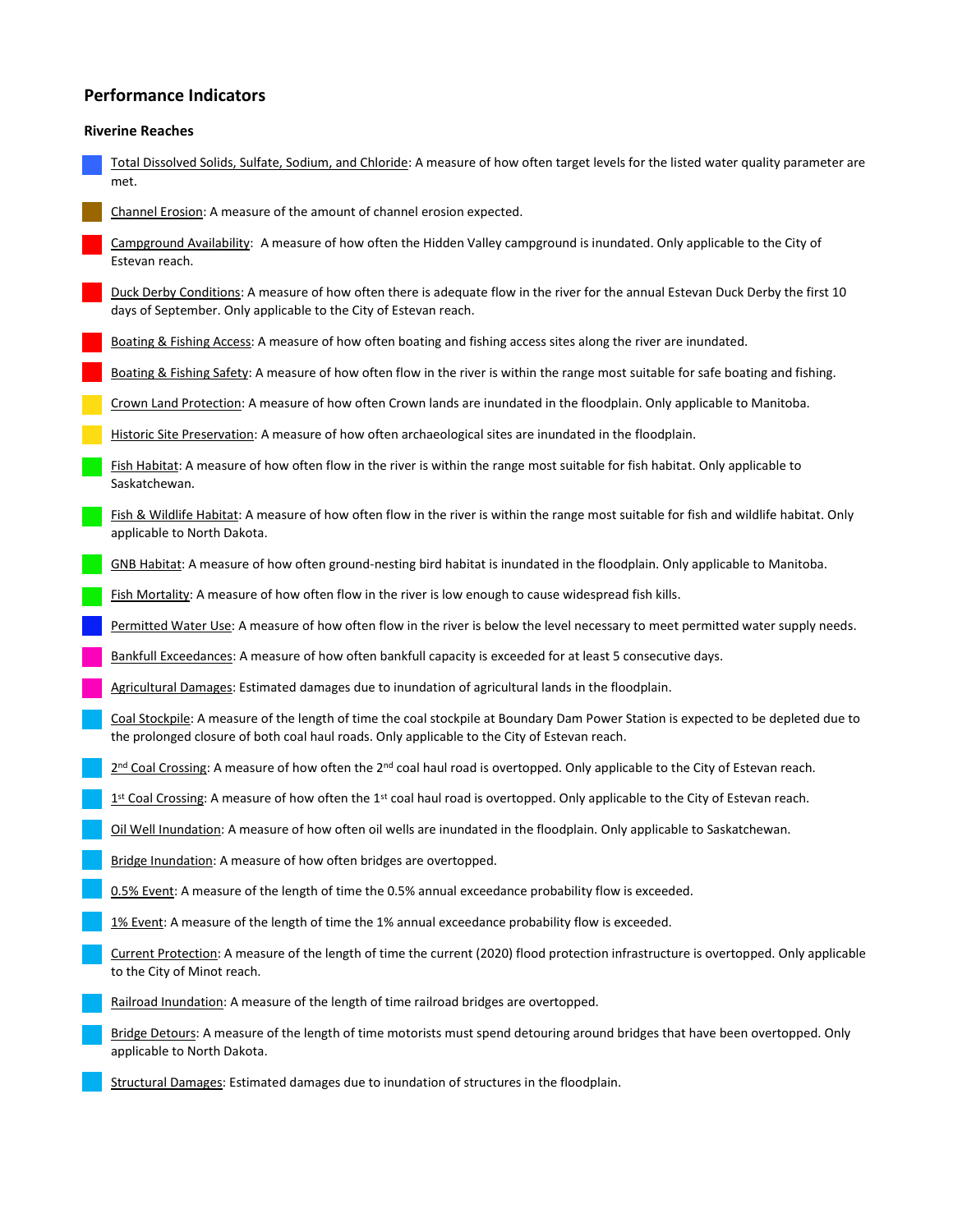#### **Sequencing the Phase 5 Alternative Measures in Yearly Plans**

Phase 5 research culminated in the following possible changes to the 1989 Agreement, and are graphically depicted as follows:



#### **Comparing the PIs of Sequenced Phase 5 Options as Yearly Plans**

The next pages show the sequenced yearly plans, comparing Performance Indicators for Reservoirs (Grant Devine, Rafferty, and Lake Darling) and Riverine Reaches (Saskatchewan, North Dakota, and Manitoba).

Performance indicators showing positive benefits for the yearly sequencing are depicted with bars to the right (an "advantage" to the sequence) while negative impacts are depicted to the left (an advantage to the 1989 Agreement). For example, when looking at the Reservoir's performance indicators, the 502a, 502b, and 502c sequences generally show positive benefits (the most advantages) for water supply, recreation, and environmental PIs; the advantages vary for each reservoir. When looking at the Riverine Reaches in the Regions, the 503a sequence shows the most advantages over 1989 for most PIs.

The PIs are not weighted, and impacts or benefits to one are not "equal in value" to another.

Possible future operational plans must consider the benefits and impacts of the changes with an appropriate weighting applied to balance the trade-offs, considering appropriate risks, sensitivity analyses, and resilience factors.

The Study Board makes no recommendation on the preference for depicted sequencing of options. The PI graphics are presented as possibilities of yearly sequencing; analysis of tradeoffs by governments must be considered before making changes to the 1989 Agreement.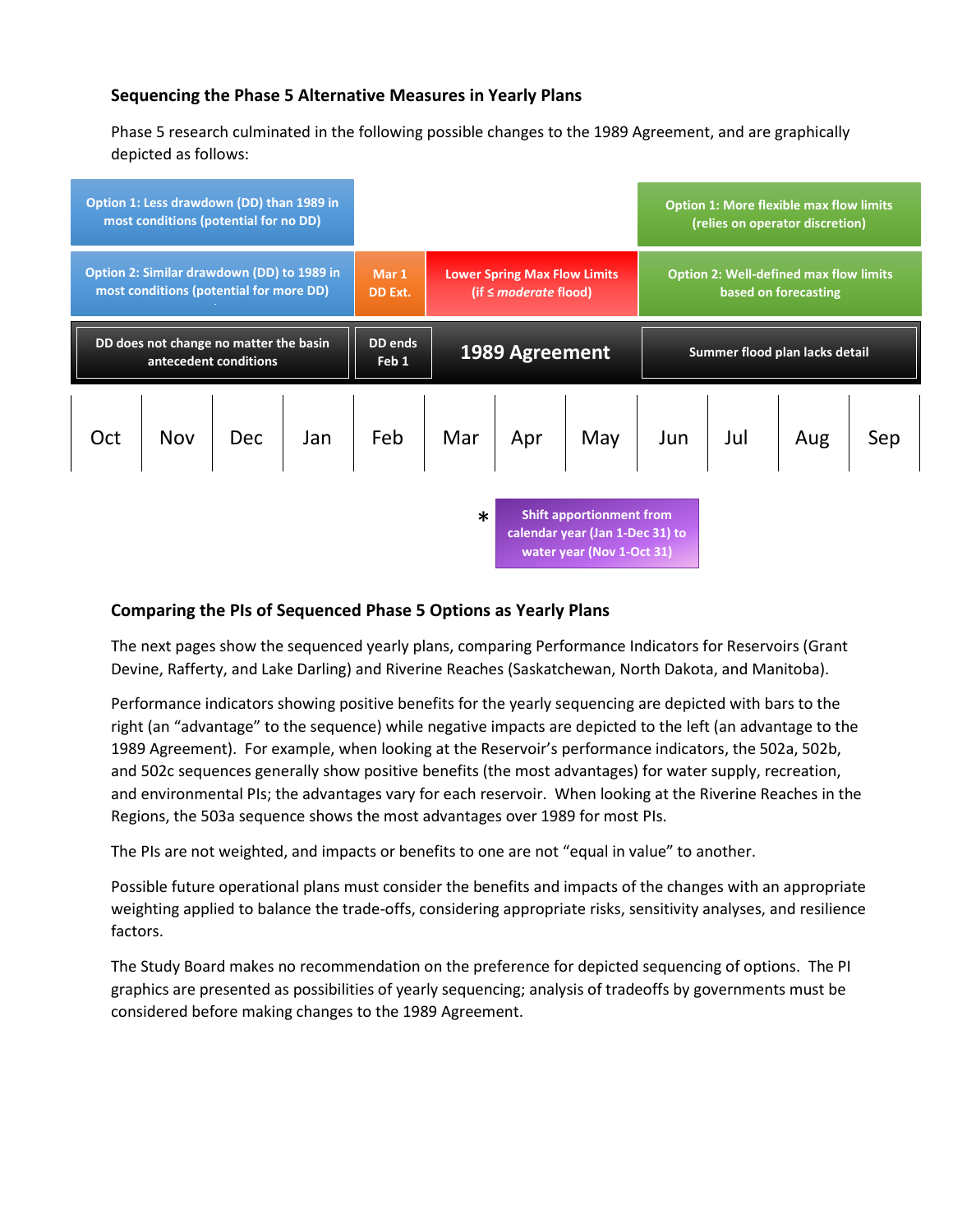### Phase 5 Alternatives vs. Baseline PI Comparison Grant Devine Lake

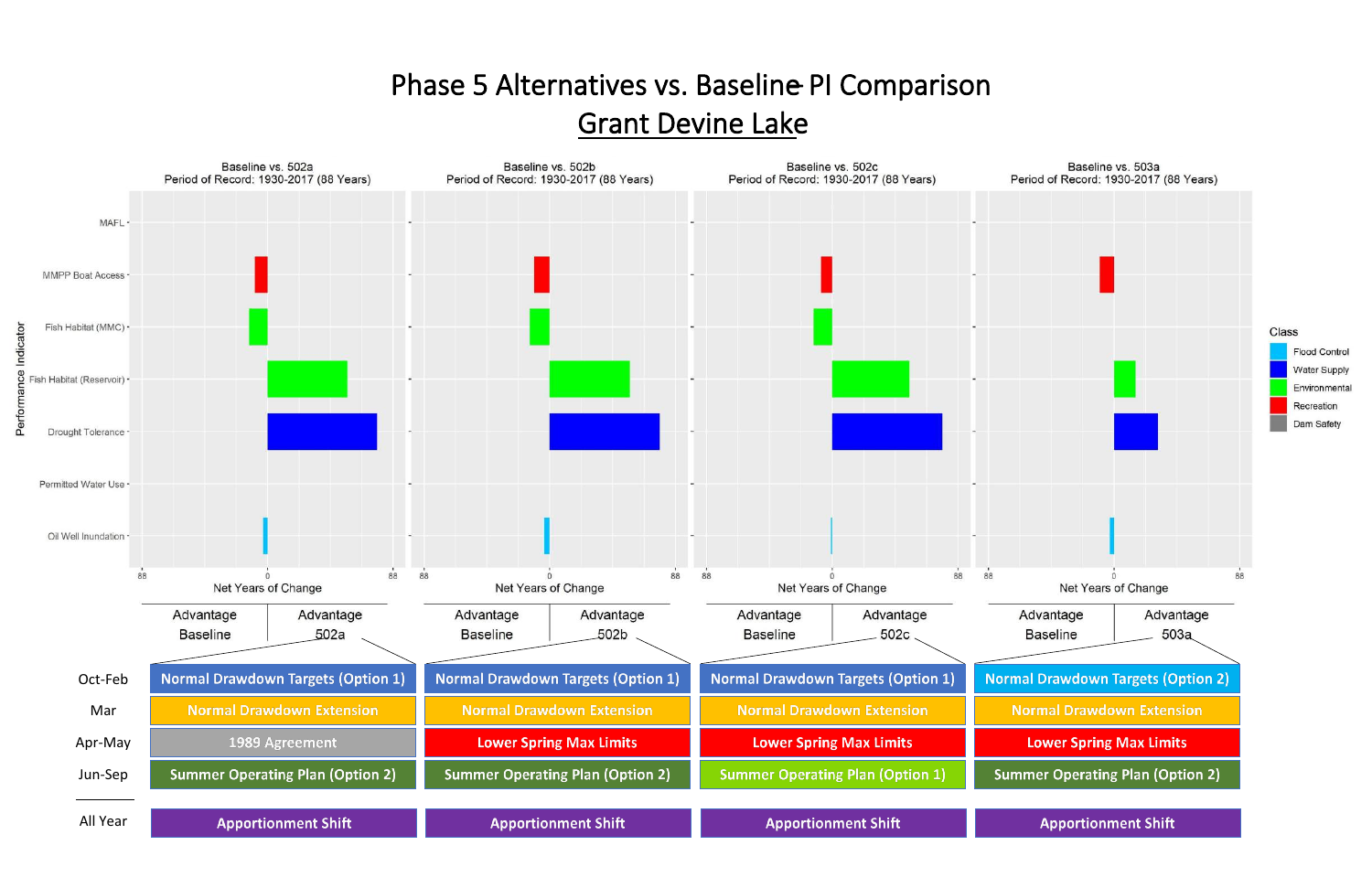### Phase 5 Alternatives vs. Baseline PI Comparison Rafferty Reservoir

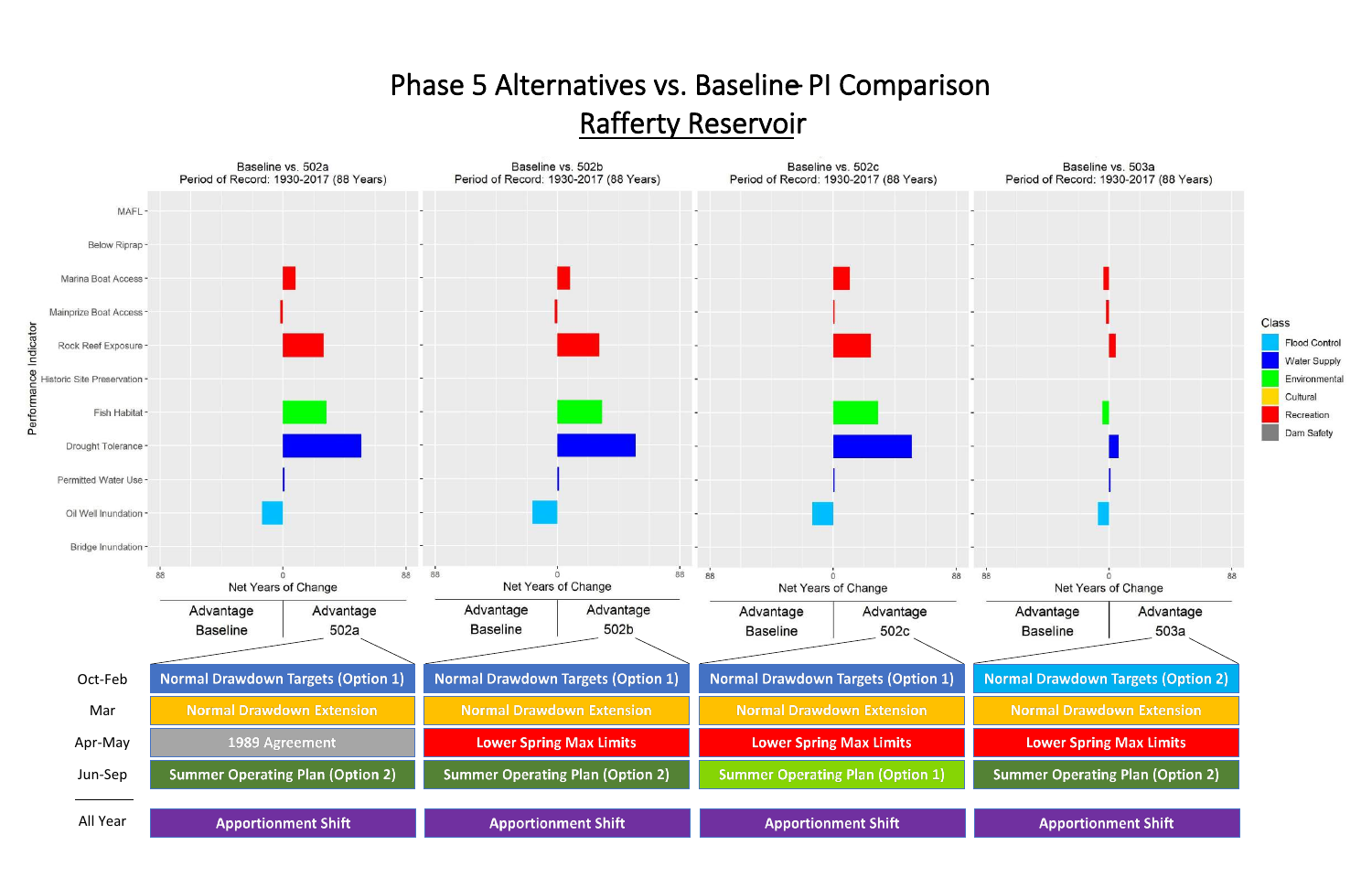# Phase 5 Alternatives vs. Baseline PI Comparison

Lake Darling

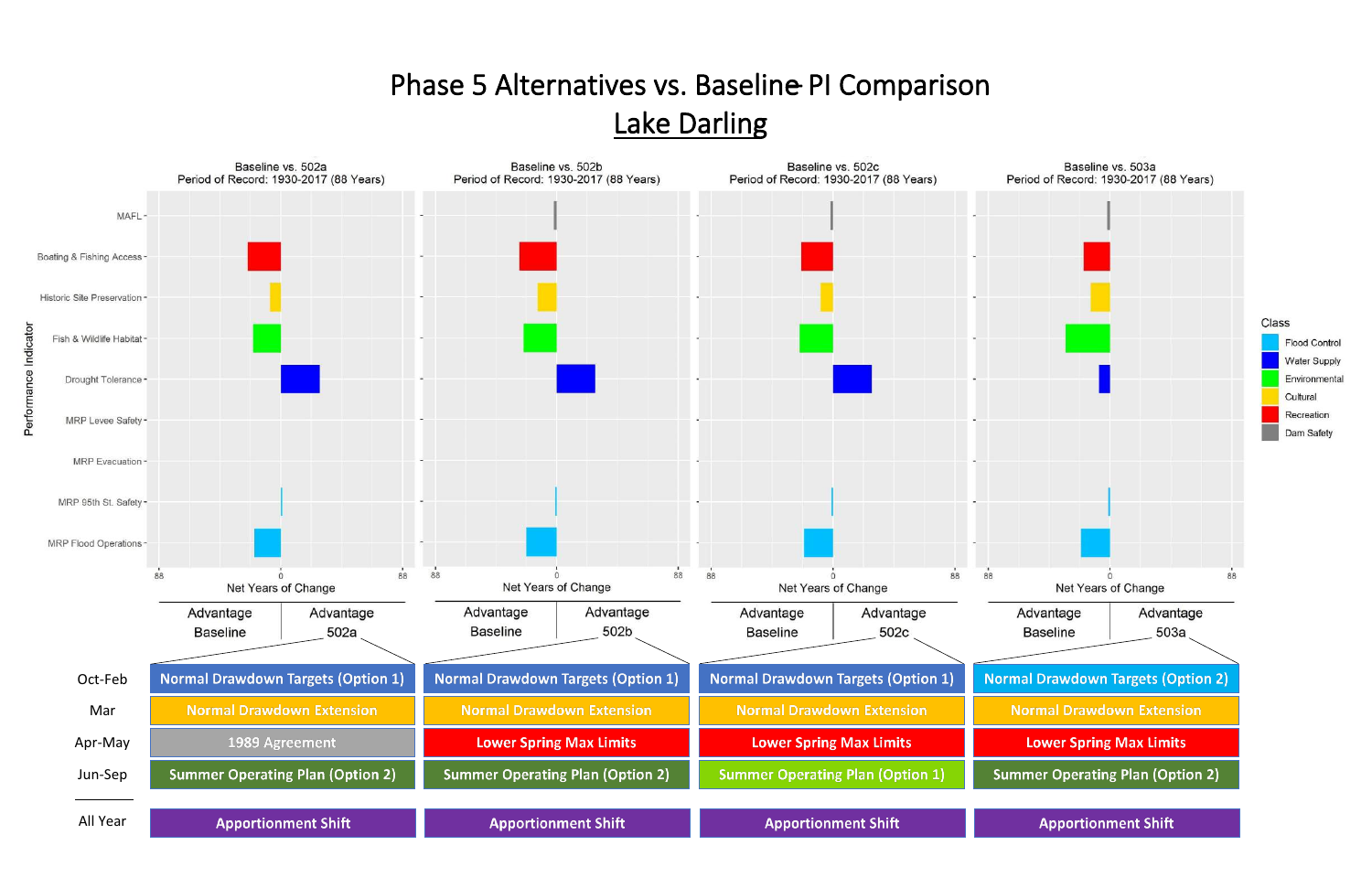## Phase 5 Alternatives vs. Baseline PI Comparison Saskatchewan Riverine Reaches

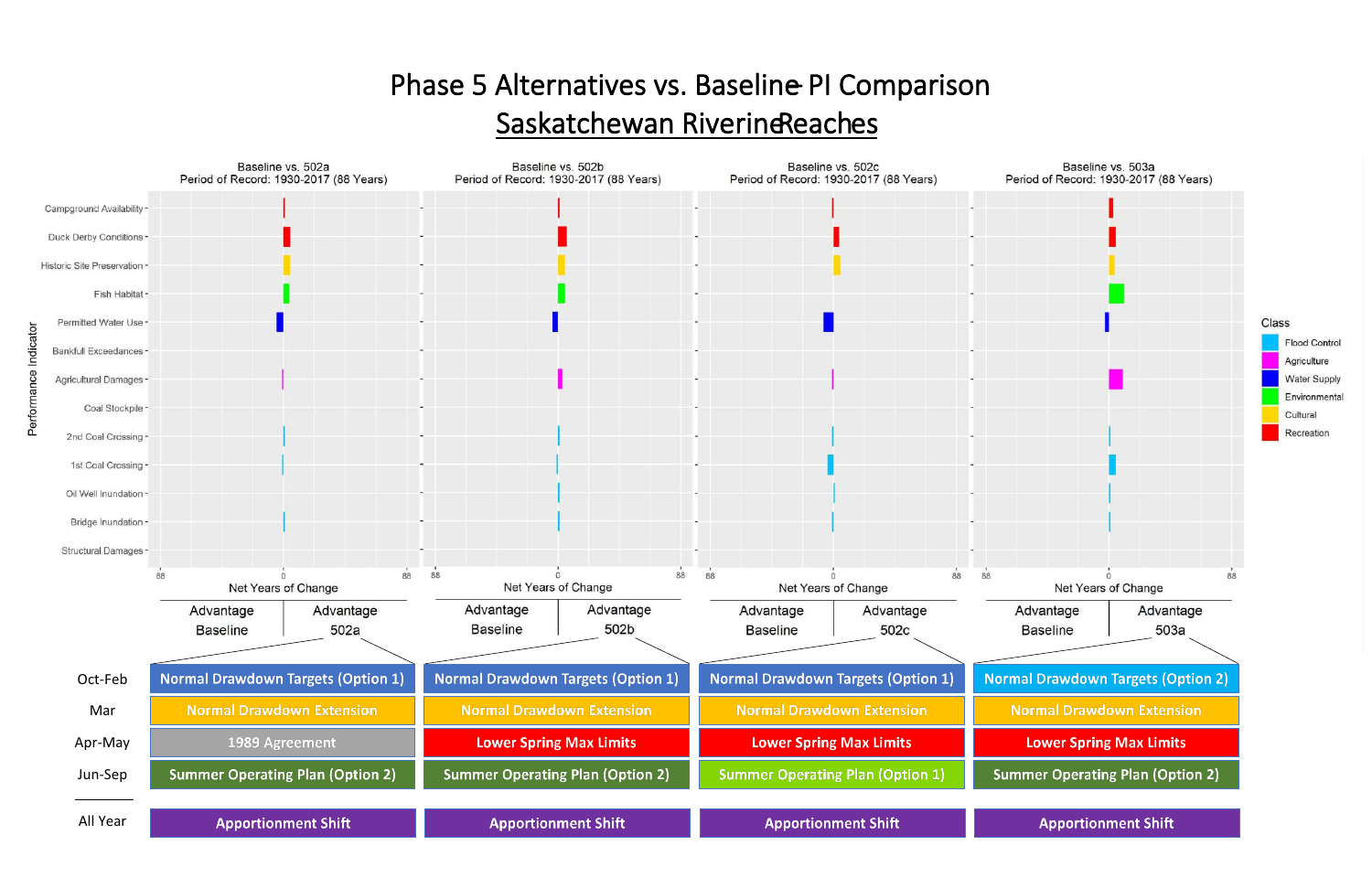# Phase 5 Alternatives vs. Baseline PI Comparison North Dakota Riverine Reaches